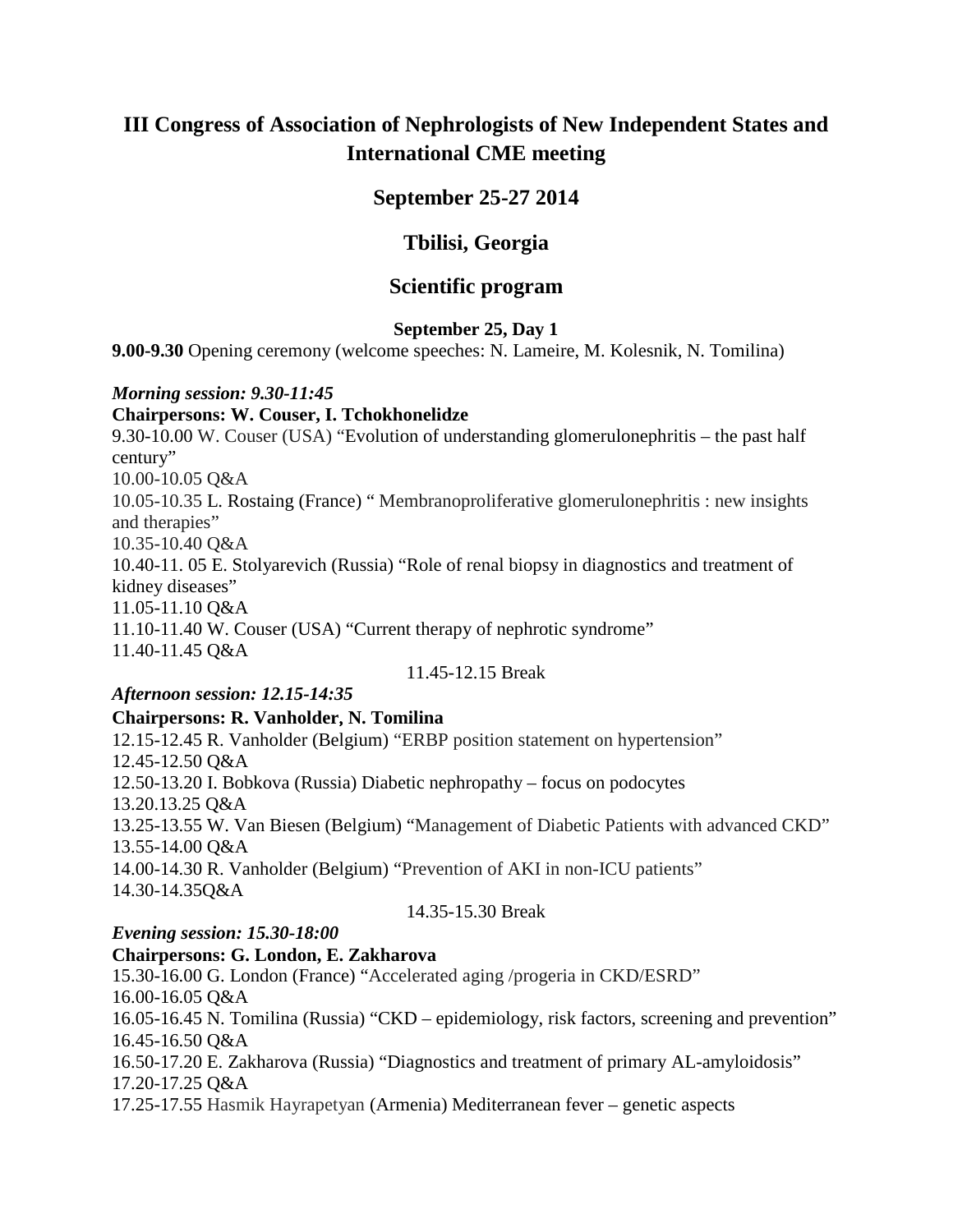#### 17.55-18.00 Q&A

#### **September 26, Day 2**

#### *Morning session: 9.00-11:55*

**Chairpersons: N. Lameire**, M. Kolesnik 9.00-9.30 N. Lameire (Belgium) "Hypo-hypernatremia" 9.30-9.35 Q&A 9.35-10.05 G. London (France) "Vitamin D in health and disease" 10.05-10.10 Q&A

10.10-10.40 V. Ryasnjansky (Russia) "Treatment potential in CKD-MBD"

10.40-10.45 Q&A

10.45-11.15 K. Gurevich (Russia) "The algorithm of anemia treatment in patients on dialysis" 11.15-11.20 Q&A

11.20-11.50 J. Lange (Poland) "New data about iron supplementation in CKD" 11.50-11.55 Q&A

#### 11.55-12.20 Break

## *Afternoon session: 12.20-14:30*

#### **Chairpersons: W. Van Biesen, A. Andrusev**

12.20-12.50 N. Lameire (Belgium) "Кidney and pregnancy" 12.50-12.55 Q&A 12.55-13.25 N. Kozlovskaya (Russia) "Differential diagnostics and current approach to aHUS treatment" 13.25-13.30 Q&A 13.30-13.50 A. Andrusev (Russia) "Integrative approach to renal replacement therapy" 13.50-13.55 Q&A 13.55-14.25 W. Van Biesen (Belgium) "Volume control in PD" 14.25-14.30 Q&A

#### 14.30-15.30 Break

## *Evening session: 15.30-17:15*

## **Chairpersons: L. Rostaing, A. Kalachyk**

15.30-16.00 N. Tomilina (Russia) "Long-term results of kidney transplantation – what is the key?"

16.00-16.05 Q&A

16.05-16.35 L. Rostaing (France) "Recurrence of glomerulonephritis in the kidney allograft" 16.35-16.40 Q&A

16.40-17.10 A. Kalachyk (Belarus) "Kidney transplantation program – Belarus experience" 17.10-17.15 Q&A

## 17.15-18.30 **General Assembly of Association of Nephrologists of New Independent States**

- 1. Report from President of Association, discussion
- 2. Elections of President of Association of Nephrologists of New Independent States for next term of service
- 3. Membership fees, National participation
- 4. Location and timing of next Congress of Association